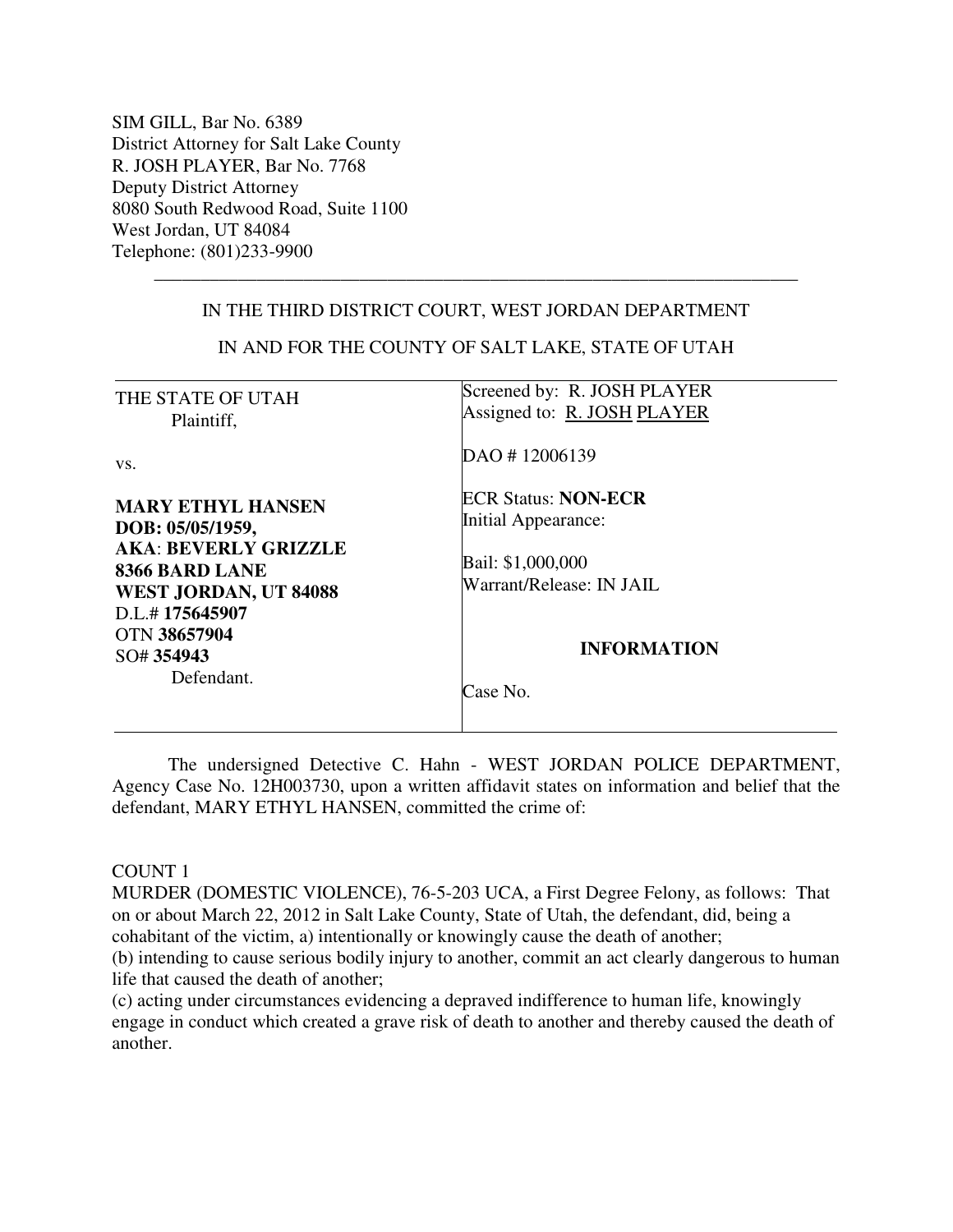INFORMATION DAO No. 12006139 Page 2

## THIS INFORMATION IS BASED ON EVIDENCE OBTAINED FROM THE FOLLOWING WITNESSES:

Detective C. Hahn, Detective R. Thurgood, Detective B. Turner, Detective B. Schaaf, Detective H. Lang, Detective M. Rossi, Detective T. Vanroosendaal, Sgt. K. Bronson, Sgt. B. Sundquist, Sgt. R. Motzkus, Officer R. Caughey, Officer G. Christensen, Officer K. Fuller, Officer G Hunt, Officer J. Lang, Officer B. Madsen, Officer R. McLam, Officer M. Patterson, Officer J. Powell, Officer B. Shumway, Officer T. Smith, S. Andrew, R. Bailey, F. Bardole, C. Barton, C. Becker, A. Bickford, Carol Cetraro, N. Hogan, J. Hoodman, R. Hoodman, A. Jensen, C. Larue, S. Luthi, Y. Martinez, A. Orrillo, C. Porter, T. Porter, H. Shaw, M. Shawver, B. Unzicker, B. Van, J. Webb, V. Hansen

## AFFIDAVIT OF PROBABLE CAUSE:

 Upon the statement of Officer Christensen that on Wednesday March 21, 2012, he responded to a home located at 8366 Bard Lane, West Jordan Utah.

Upon the statement of Mary Ethyl Hansen, Defendant, to Officer Christensen that she shot her daughter, Virginia Hansen. The Defendant explained that her daughter and she had a suicide pact. The Defendant also explained that she had shot herself in the head.

Upon the statement of Officer Brett Madsen that he located a female, later identified as Virginia Hansen, in a bedroom of the home who had been shot in the head. Officer Madsen was unable to locate a pulse on Virginia Hansen. Officer Madsen also located a silver revolver near the victim.

Upon the statement of Officer Thurgood that he heard the Defendant tell medical staff at the IMC hospital, where she had been taken to treat her injuries, that she had shot her daughter twice and then shot herself. The Defendant also said that her daughter and she suffered mental illness.

Upon the statement of Julia Hoodman to Detective Lang that she and the Defendant had been friends for several years. Further, Julia Hoodman told Detective Lang that on March 21, 2012, the Defendant drove to her home and told Ms. Hoodman that she had shot Virginia, shot herself, and asked Ms. Hoodman to call 911. According to Ms. Hoodman, the Defendant then drove back to her home which was a few houses away.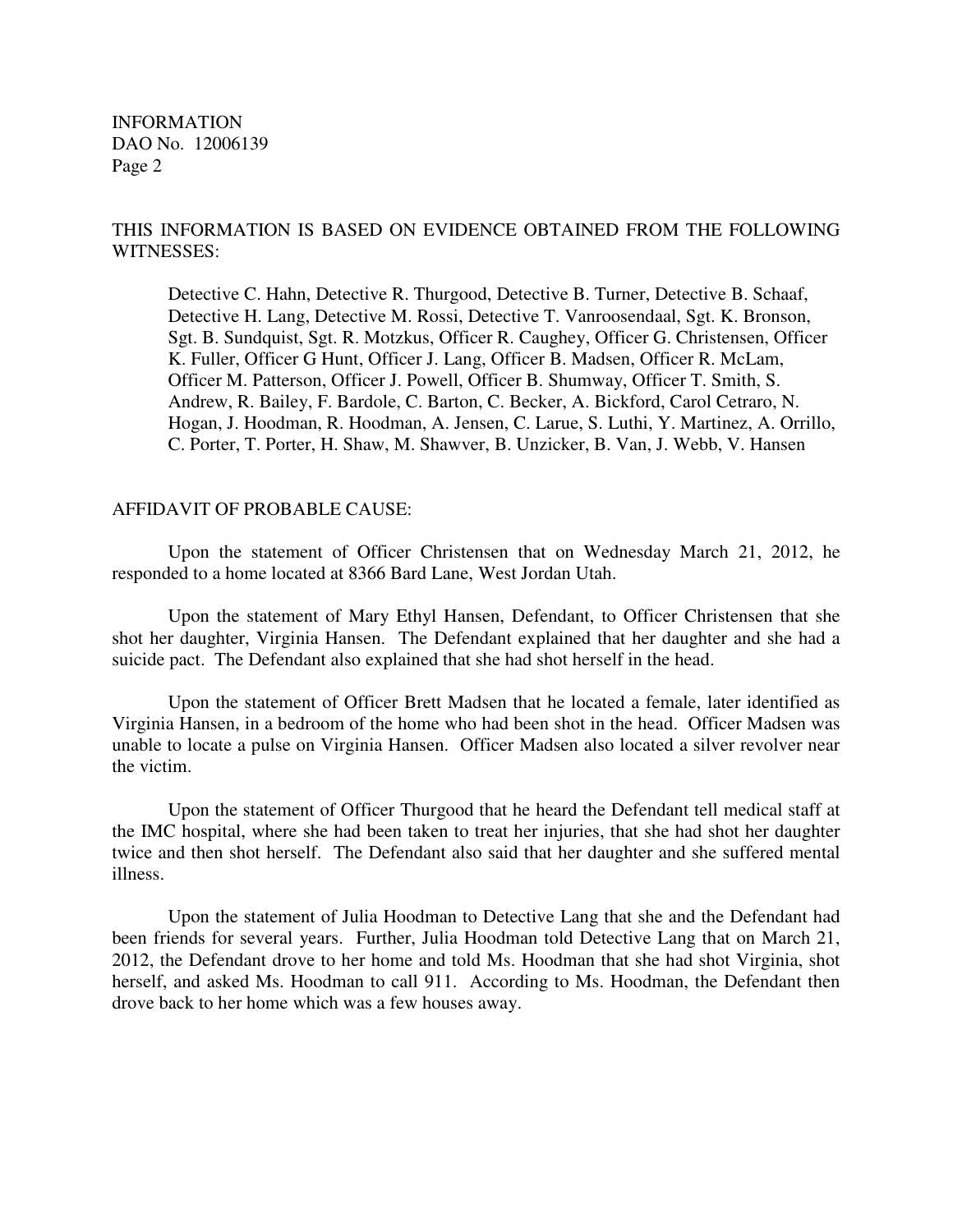INFORMATION DAO No. 12006139 Page 3

Upon the statement of Defendant to your Affiant that she had shot her daughter in the head and then shot herself. Defendant told your affiant that her daughter and she wanted to die.

 $\overline{\phantom{a}}$  , which is a set of the set of the set of the set of the set of the set of the set of the set of the set of the set of the set of the set of the set of the set of the set of the set of the set of the set of th

Pursuant to Utah Code Annotated § 78B-5-705 (2008) I declare under criminal penalty of the State of Utah that the foregoing is true and correct to the best of my belief and knowledge.

Executed on:\_\_\_\_\_\_\_\_\_\_\_\_\_\_\_\_\_\_\_\_\_\_\_\_\_

Detective C. Hahn Declarant

Authorized for presentment and filing

\_\_\_\_\_\_\_\_\_\_\_\_\_\_\_\_\_\_\_\_\_\_\_\_\_\_\_\_\_\_

SIM GILL, District Attorney

Deputy District Attorney 29th day of March, 2012 AO / DAO # 12006139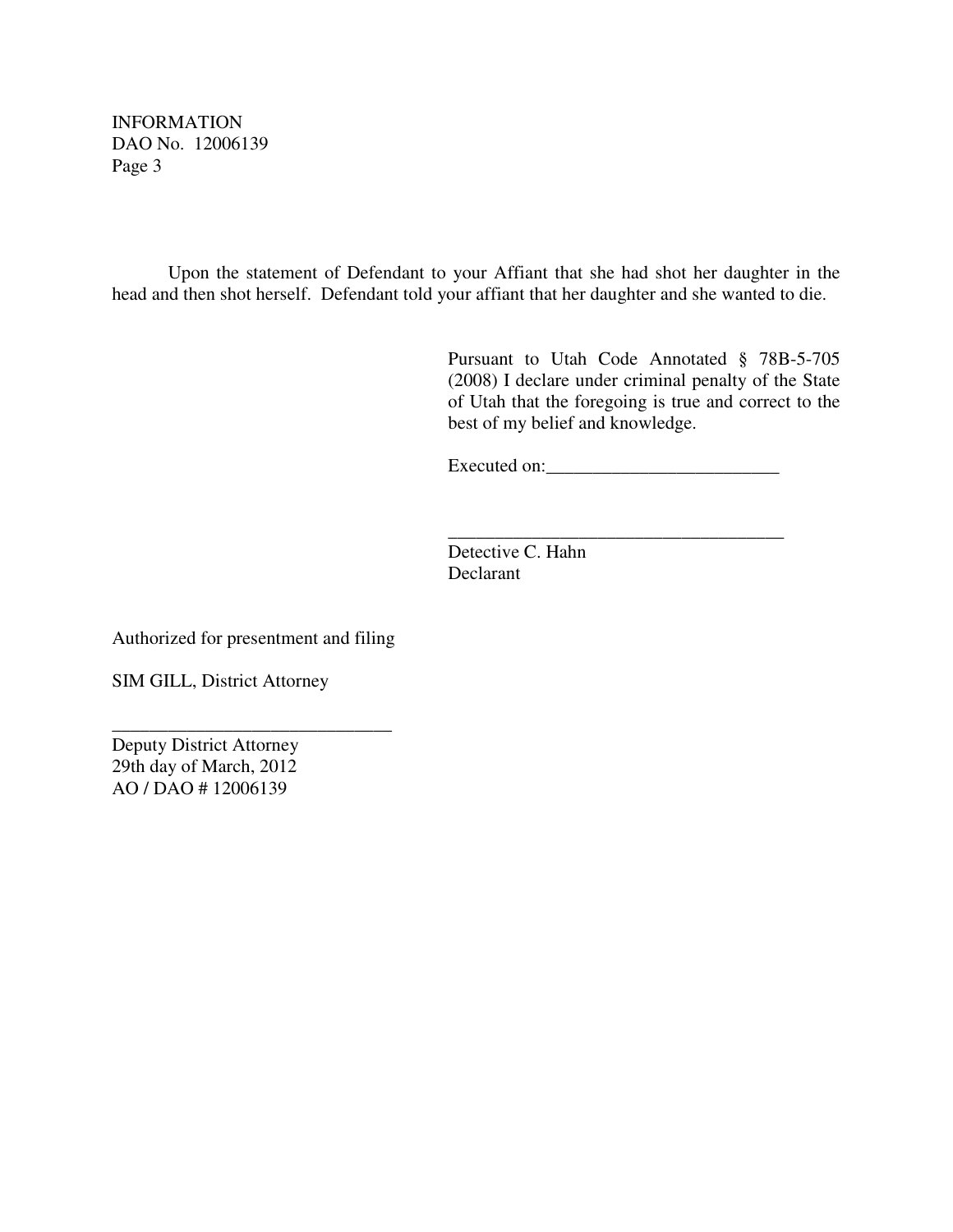#### IN THE THIRD DISTRICT COURT, WEST JORDAN DEPARTMENT

## IN AND FOR THE COUNTY OF SALT LAKE, STATE OF UTAH

| THE STATE OF UTAH,                                                                                                                             |                                      |
|------------------------------------------------------------------------------------------------------------------------------------------------|--------------------------------------|
| Plaintiff,                                                                                                                                     | Before:<br>Magistrate                |
| VS.<br><b>MARY ETHYL HANSEN</b><br>DOB: 05/05/1959,<br>8366 BARD LANE<br>WEST JORDAN, UT 84088<br><b>AKA: BEVERLY GRIZZLE</b><br>SS# 559335805 | <b>WARRANT OF ARREST</b><br>Case No. |
| Defendant.                                                                                                                                     |                                      |

THE STATE OF UTAH;

To any Peace Officer in the State of Utah, Greetings:

 An Information, based upon a written affidavit having been declared by Detective C. Hahn - WEST JORDAN POLICE DEPARTMENT, Agency Case No. 12H003730, and it appears from the Information or Affidavit filed with the Information, that there is probable cause to believe that the public offenses of;

MURDER (DOMESTIC VIOLENCE), a First Degree felony, has been committed, and that MARY ETHYL HANSEN has committed them.

 YOU ARE THEREFORE COMMANDED to arrest the above-named defendant forthwith and bring the defendant before this Court, or before the nearest or most accessible magistrate for setting bail. If the defendant has fled justice, you shall pursue the defendant into any other county of this state and there arrest the defendant. The Court finds reasonable grounds to believe defendant will not appear upon a summons.

Bail is set in the amount of \$1,000,000.

Dated this \_\_\_\_\_\_\_\_\_\_ day of \_\_March\_\_ A.D. \_2012\_.

This Warrant may be served day or night.

# MAGISTRATE

SERVED: DATE: BY: